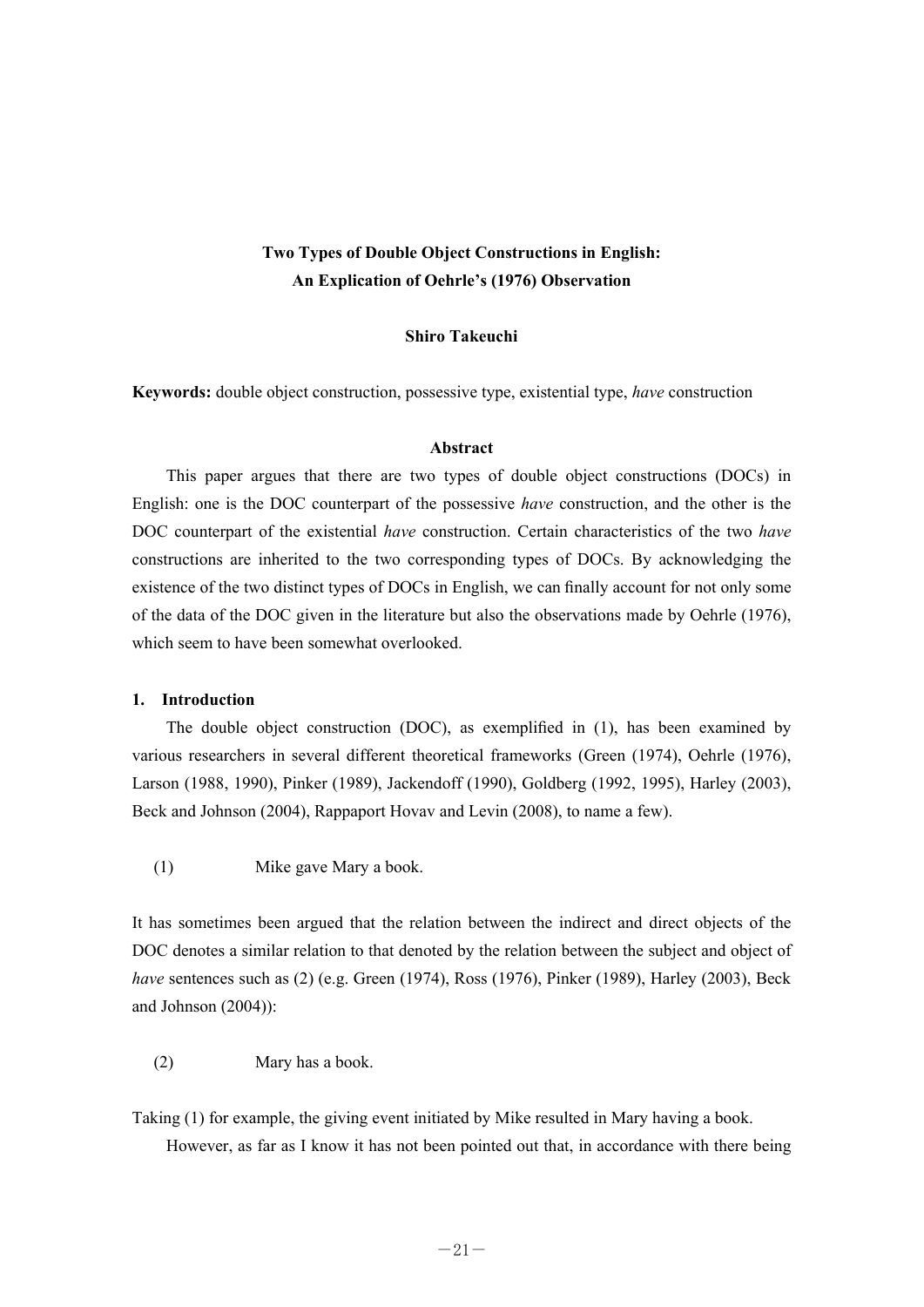two different *have* constructions in English, there are two different types of DOCs. Examples of the two different *have* constructions are given below:

(3) a. She has a child.

-

b. He<sub>i</sub> has a hole in his<sub>i</sub> shoe.

Sentence (3a) is an instance of the possessive *have* construction, and sentence (3b) is an example of the existential *have* construction. The former denotes a situation where the subject referent has a child of her own, and the latter refers to a situation where there is a hole in a shoe that the subject referent wears. Examples of the two types of DOCs are given below:

- (4) a. Providence gave Mike a child.
	- b. % This gave Mike several more people at his disposal.

Sentence (4a) instantiates the possessive type of the DOC, and sentence (4b) instantiates the existential type.<sup>1</sup> The former denotes a situation in which the person named Mike got a child of his own because of the protective care of God; the latter denotes a situation where the person named Mike came to be able to use several more people for certain purposes because of the entity or event denoted by the subject referent. Sentence (4a) is the DOC counterpart of the possessive *have* construction, and sentence (4b) is the DOC counterpart of the existential *have* construction*.* Certain characteristics of the two different *have* constructions to be clarified below are inherited to the corresponding types of DOCs. It is not until the distinction between the two different types of DOCs is made explicit that some of the data of the DOC presented in the literature can be properly understood. For example, the existential type of the DOC is actually instantiated by sentences like those in (5), which will be clear from the discussion in the subsequent sections.

| (5) | I gave Ted my keys until tomorrow.        | (Ross (1976: 267))     |
|-----|-------------------------------------------|------------------------|
|     | I gave John my bicycle for the afternoon. | (Oehrle $(1976: 22)$ ) |

 Furthermore, the assumption of the distinction enables us to account for the observations made by Oehrle (1976), which, despite the abundance of studies on the DOC, seem to have

<sup>&</sup>lt;sup>1</sup> Some English native speakers find acceptable examples of the existential type of the DOC like (4b), while others do not. The % in front of the sentence in (4b) reflects this variability in judgments. This marker is employed throughout this paper.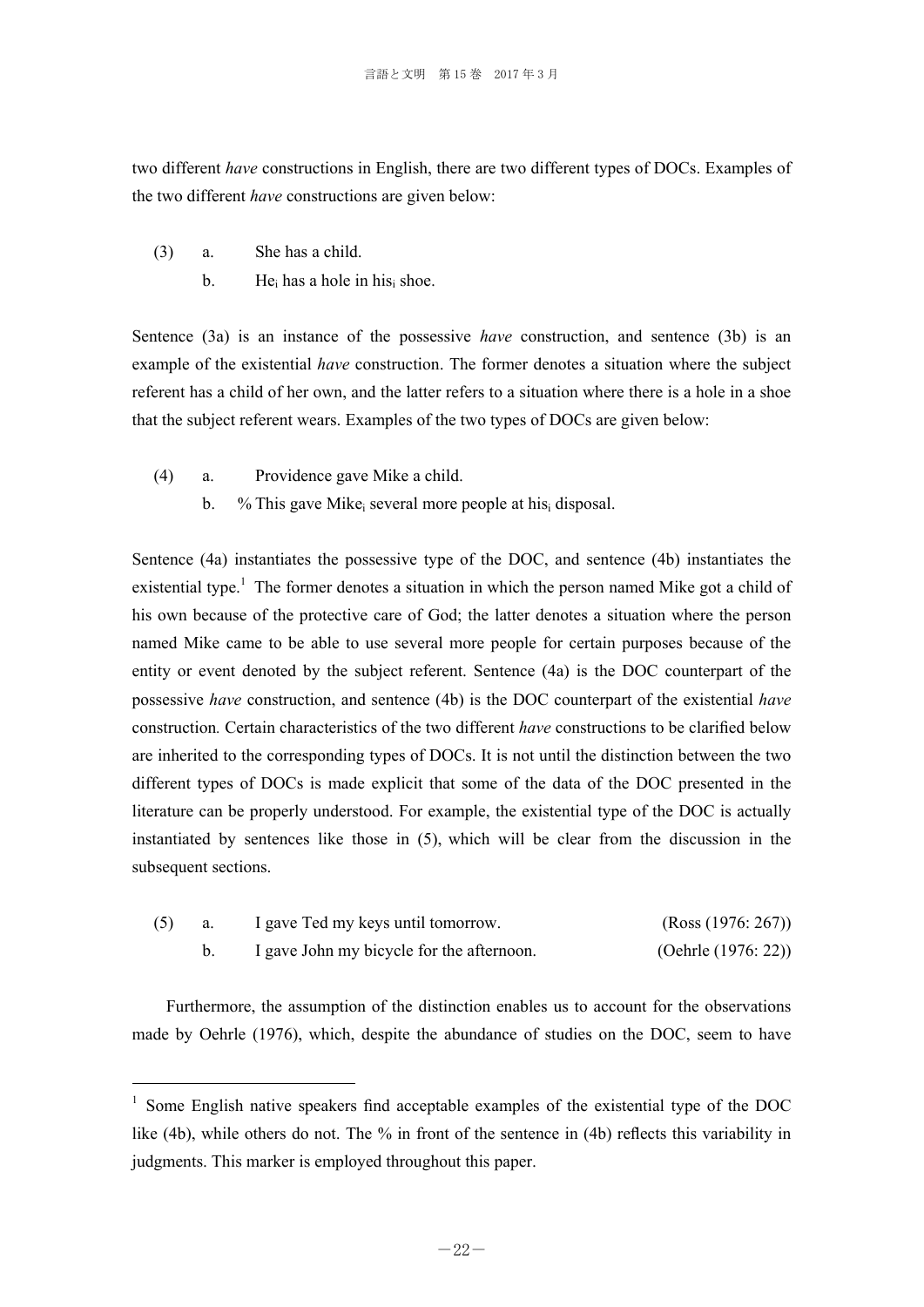been somewhat overlooked. Oehrle (1976: 19) notes that the instance of the DOC in (6a) has two interpretations given in  $(6b)$ :<sup>2</sup>

 (6) a. Nixon gave Mailer a book. (Oehrle (1976: 19)) b. On reading (i), [6a] asserts that the ownership of the book passed from Nixon to Mailer; on reading (ii), [6a] is compatible with **a situation in which Nixon merely handed the book to Mailer, and questions of ownership are simply** 

**irrelevant**. (Oehrle (1976: 19), with modifications, bold mine)

In our framework, reading (i) of sentence (6a) is an instance of the possessive type of the DOC, and reading (ii) is an example of the existential type. It should be emphasized here that the existential type does not involve the relation of ownership between the indirect object and direct object arguments.

 One possible implication of the discussion here will be that the distinction between the two types of DOCs must be taken into account, regardless of the difference in theoretical framework employed, in hypothesizing the representation(s) of the DOC.

 This paper is organized as follows: section 2 overviews the possessive and existential *have* constructions in English. Section 3 points out the existence of the corresponding types of DOCs. Section 4 gives concluding remarks.

## **2. Possessive and existential** *have* **constructions**

 This section introduces the possessive and existential *have* constructions. Both constructions demonstrate the referential dependency of one argument upon the subject argument. The possessive *have* construction exhibits a referential dependency of the object argument on the subject argument (Takeuchi (2013)); on the other hand, the existential *have* construction demonstrates the same kind of dependency between the complement of the preposition and the subject argument (e.g. Nakau (1991), Harley (1998)).

 The object argument of the possessive *have* construction is referentially dependent on the subject argument (Takeuchi (2013)). For example, the sentences in (7), with universal quantifiers in the subject positions, exhibit this dependency clearly. Consider (7):

(7) a. Everyone has a house.

-

<sup>&</sup>lt;sup>2</sup> Oehrle (1976: 19) gives another interpretation of sentence (6a). He notes that "[6a] is compatible with a situation in which Mailer wrote a book which he wouldn't have been able to write if it hadn't been for Nixon." This interpretation is not dealt with in this paper due to the limitation of space, although sentence (6a) on this reading can be considered to be an instance of the possessive type of the DOC (cf. Takeuchi (2015)).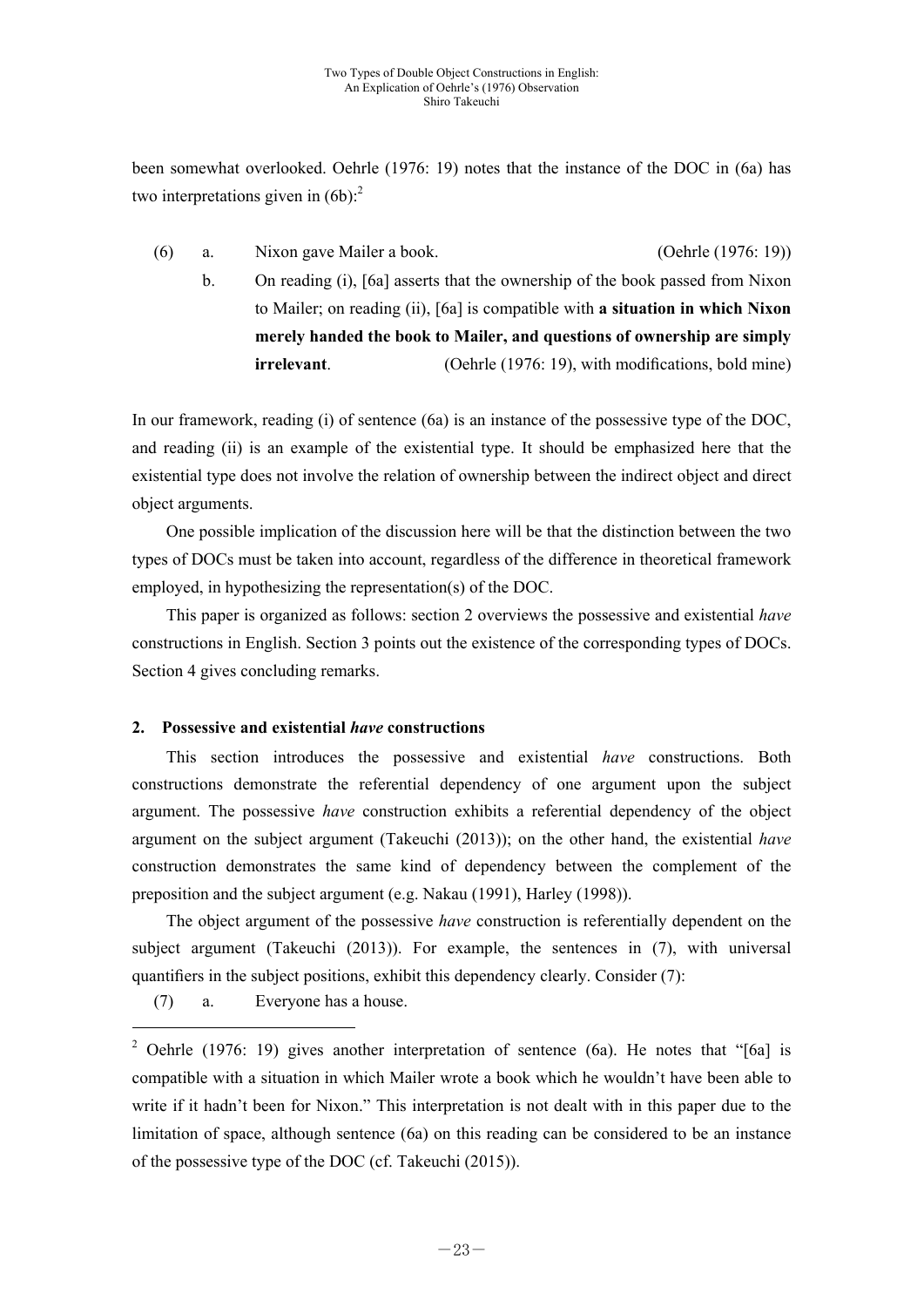#### b. Everyone has a wife.

That is to say, each member of the set denoted by the quantifier has a house or wife different from any other member's in the same set; the values of the direct objects covary with the values of the subjects.

 Note that the referential dependency is *not* observed in sentences with verbs like *know*. Observe (8):

(8) Everyone knows a {house / wife}.

The sentence in (8) does *not* refer to situations where each member of the set denoted by the quantifier knows a house or wife of his or her own. In fact, English native speakers find it rather difficult to interpret sentence (8). The data in (7) and (8) indicate that the possessive *have* construction is associated with the referential dependency of one element on another.

 By hypothesizing the referential dependency in the possessive *have* construction, we can account for the fact that the possessive *have* construction exhibits the definiteness restriction, a restriction against definite NPs in the object position of the construction (Costa (1974), Heine (1997), Tham (2006), among others). Observe (9):

(9) a. Judy has  $\{a / *the\}$  car. (Heine (1997: 35), asterisk added by the author) b. John has  $\{a \mid ^*the\}$  wife. (cf. Tham  $(2006: 137)$ )

The definite articles in the object NPs of the sentences in (9) hinder the references of the NPs from being fixed in terms of the references of the subjects, since the definite articles in this particular position cannot refer back to the subject referents (cf. Guéron  $(2003: 212-213)$ ).<sup>3, 4</sup>

 The complement of the preposition of the existential *have* construction is referentially dependent on the subject argument. This dependency is clearly observed in the sentences in (10), where there are universal quantifiers in the subject positions:

(10) a. Everyone<sub>i</sub> has your name on his hat.

-

b. Everyone<sub>i</sub> has Colin Powell at his<sub>i</sub> disposal.

<sup>3</sup> Harley (2004: 259) notes that Jacqueline Guéron (p.c.) also observes the definiteness restriction demonstrated by the possessive *have* construction.

<sup>&</sup>lt;sup>4</sup> The definiteness restriction exhibited by the possessive *have* construction does not seem to be inherited to its counterpart of the DOC for reasons currently unknown.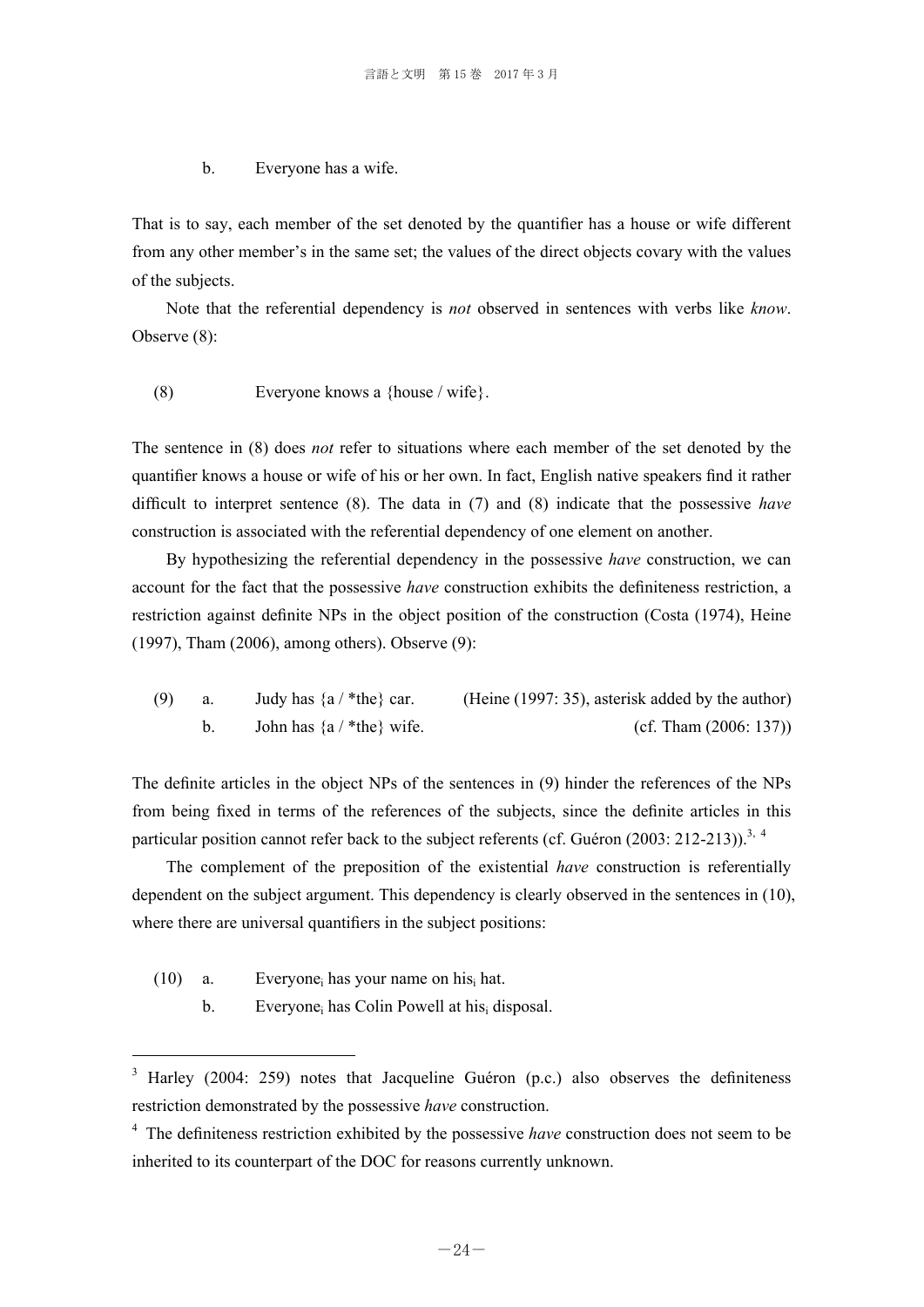Each member of the set denoted by the quantifier in (10a) has someone else's name (written) on his hat; similarly, each member of the set denoted by the quantifier in (10b) can ask Colin Powell to do almost anything for them. For example, each member can have him go wherever they want him to go. Both these cases exhibit the covariation of the value of the complement of the preposition with the value of the subject.

The referential dependency in question is also illustrated by the following data:

(11) She has a hole in  $\{her_i / *his\}$  shirt. (cf. Nakau (1991: 341))

As is clear in (11), when the PP contains a pronoun, the pronoun must refer back to the subject.

 The referential dependency is *not* observed between the complement of the preposition and the subject argument in sentences with verbs like *put*. Consider (12):

(12) She<sub>i</sub> put a magazine on  $\{her_i / his / their\}$  sofa.

What seems to be at issue here is the lexical meaning of the verb appearing in this sentence, namely *put*. The person who does the act of putting and the place where something is put do not need to be referentially dependent upon each other; in other words, the reference of a place where something is put does not need to be determined in relation to the reference of a person who puts it there. The facts illustrated in (11) and (12) indicate that the existential *have* construction is associated with the referential dependency of one element on another.

 There is no relation of so-called ownership between the subject and (surface) object arguments of the existential *have* construction. For example, sentence (11) describes a situation where there is a hole in a shirt worn by the subject referent, not a situation where the subject referent owns a hole and it is in a shirt. This is illustrated by the diagnostics presented in Takeuchi (2010). Consider (13):

- (13) a. There is a hole in her shirt.
	- b.  $*$  Her<sub>i</sub> hole is in her<sub>i</sub> shirt.

Sentence (11) can be paraphrased as sentence (13a), not as sentence (13b). The marker in front of sentence (13b) indicates that the sentence cannot function as a paraphrase of sentence (11).

The classification between possessive and existential constructions is supported by the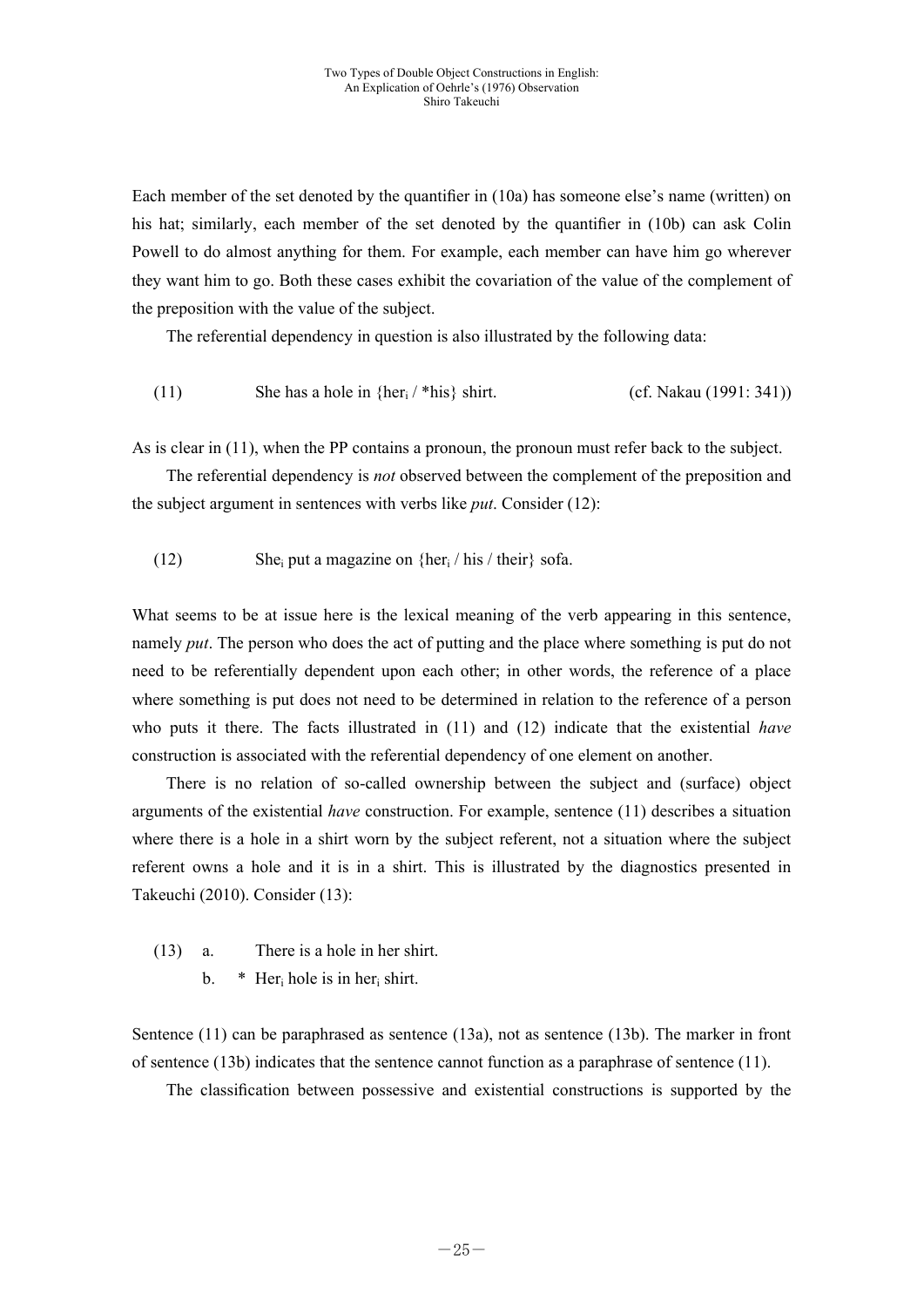following data: $5$ 

-

| (14) | * He has a house for the day. |
|------|-------------------------------|
|------|-------------------------------|

b. \* He has a wife for the day.

(15) a. He<sub>i</sub> has a bag on his<sub>i</sub> back for the day.

b. The table<sub>i</sub> has a lamp on it<sub>i</sub> for the day.

As illustrated in (14) and (15), expressions such as *for the day* can co-occur only with the existential construction. The fact that expressions denoting limited duration cannot easily occur in the possessive construction indicates that the construction expresses a rather atemporal relation between the subject and object arguments. On the other hand, the data in (15) indicate that the existential construction expresses a spatio-temporally limited relation between the subject argument and the situation denoted by the elements following *have*. Sentence (15a) denotes a relation between the subject referent and there being a bag on his back, and sentence (15b) refers to a relation between the subject referent and there being a lamp on the top of it. These spatial relations can easily be bounded.

 Last but not least, the PP of the existential construction of *have* can be omitted. As observed by Costa (1974), certain *have* sentences can instantiate the existential construction even though there is no PP appearing in surface structure. For example, Costa (1974) gives an example where the PP is omitted for contextual reasons. Consider (16):

| $(16)$ A: | Hey, something's tickling my nose $-\text{ do } I$ have something up my nose? |                               |  |
|-----------|-------------------------------------------------------------------------------|-------------------------------|--|
|           | You have a fly, believe it or not.                                            | (Costa (1974: 17), bold mine) |  |
| (17)      | You have a fly up your nose.                                                  |                               |  |

The PP of the *have* sentence uttered by Speaker B in (16) is introduced in the previous sentence uttered by Speaker A and thus is omitted in sentence B. The *have* sentence in (16B) is actually the *have* sentence in (17). This fact will be of use in the following section.

 $5$  Sentence (14a) is acceptable in a situation where the subject referent has rented a house for special purposes (e.g. for a special party) for a day or two. In this interpretation, no definiteness restriction can be observed, as illustrated in (i), indicating that a *have* sentence with this interpretation does not instantiate the possessive *have* construction.

 <sup>(</sup>i) Mike has {Mary's / the} house for the upcoming party.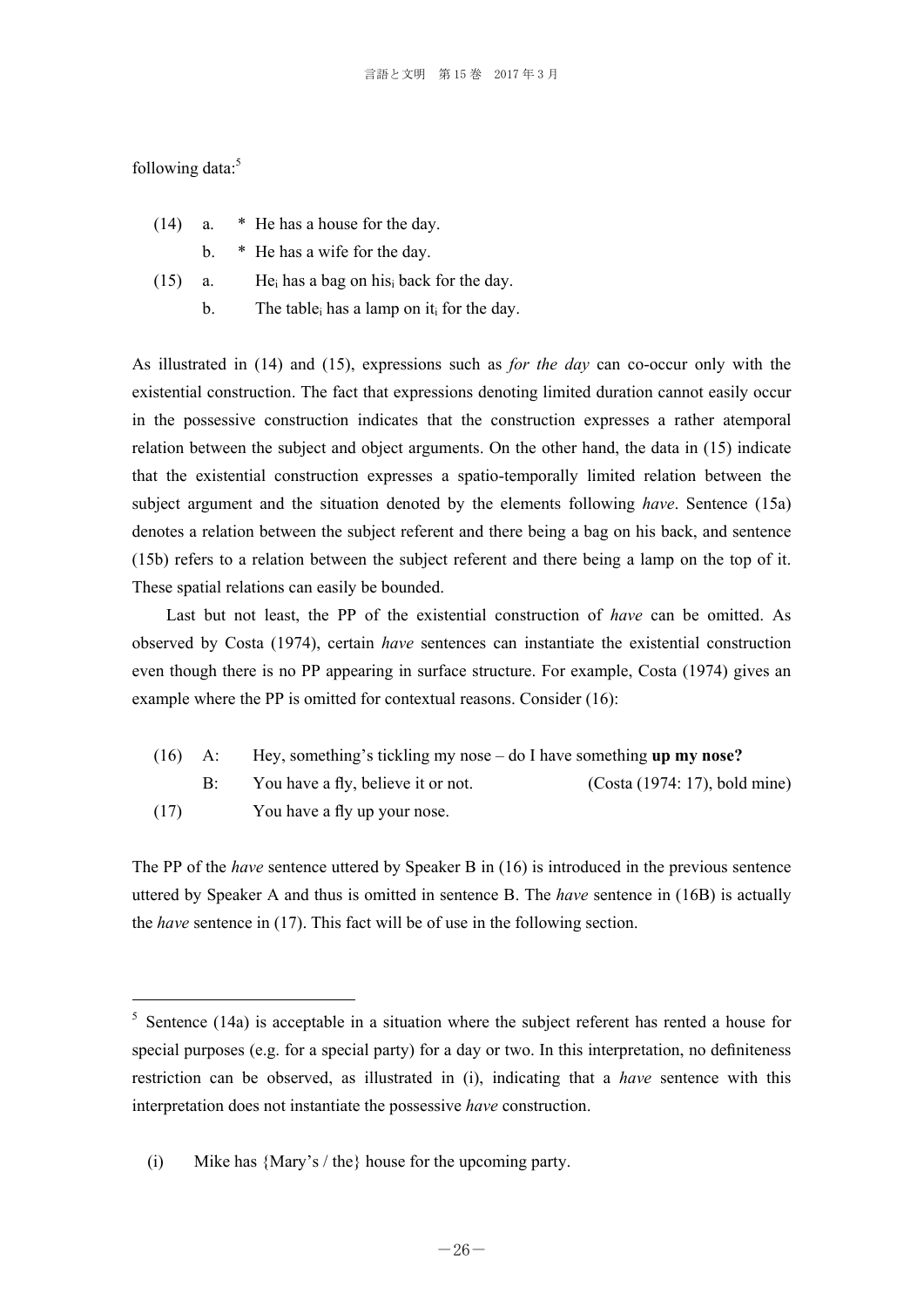# **3. Possessive and existential types of DOCs**

 This section points out the existence of two types of DOCs: the possessive and existential types. They correspond to the possessive and existential *have* constructions, respectively. The direct object argument of the possessive type of the DOC is referentially dependent on the indirect object argument; on the other hand, the complement of the preposition of the existential type of the DOC is referentially dependent on the indirect object argument. It is not until the distinction between the two types of DOCs is made explicit that one can provide a proper explanation for some of the data of the DOC given in the literature.

Instances of the possessive type of the DOC are given in (18):

- (18) a. Providence gave him a {house / wife}.
	- b. Providence gave everyone a {house / wife}.

The direct object argument in sentence (18a) is referentially dependent upon the indirect object argument; that is to say, after the giving event the indirect object referent got a house or wife of his own. This dependency is more clearly observed in sentence (18b), where there is a universal quantifier in the indirect object position. In this case, each member of the set denoted by the quantifier had or got a house or wife different from any other member's in the same set; sentence (18b) exhibits the covariation of the value of the direct object with the value of the indirect object.

 By assuming the referential dependency of the direct object argument upon the indirect object argument, we can provide an explanation for a brief observation made by Harley (2003). She observes that the DOC in (19) can express the idea that John impregnated Mary; that is, Mary got her own child:

(19) John gave Mary a child. (Harley (2003: 42))

In the present framework, the DOC in (19) instantiates the possessive type; that is to say, the reference of the direct object argument is determined in relation to the reference of the indirect object argument. Therefore, the child in question is interpreted as Mary's child; the referential dependency gives birth to the interpretation made by Harley.

 Let us move on to the discussion on the existential type of the DOC. Instances of this type are given in (20):

- (20) a. % This gave himi several more people at hisi disposal.
	- b. % Julia turned to Grace<sub>i</sub> and handed her<sub>i</sub> the small package in her<sub>i</sub> hand.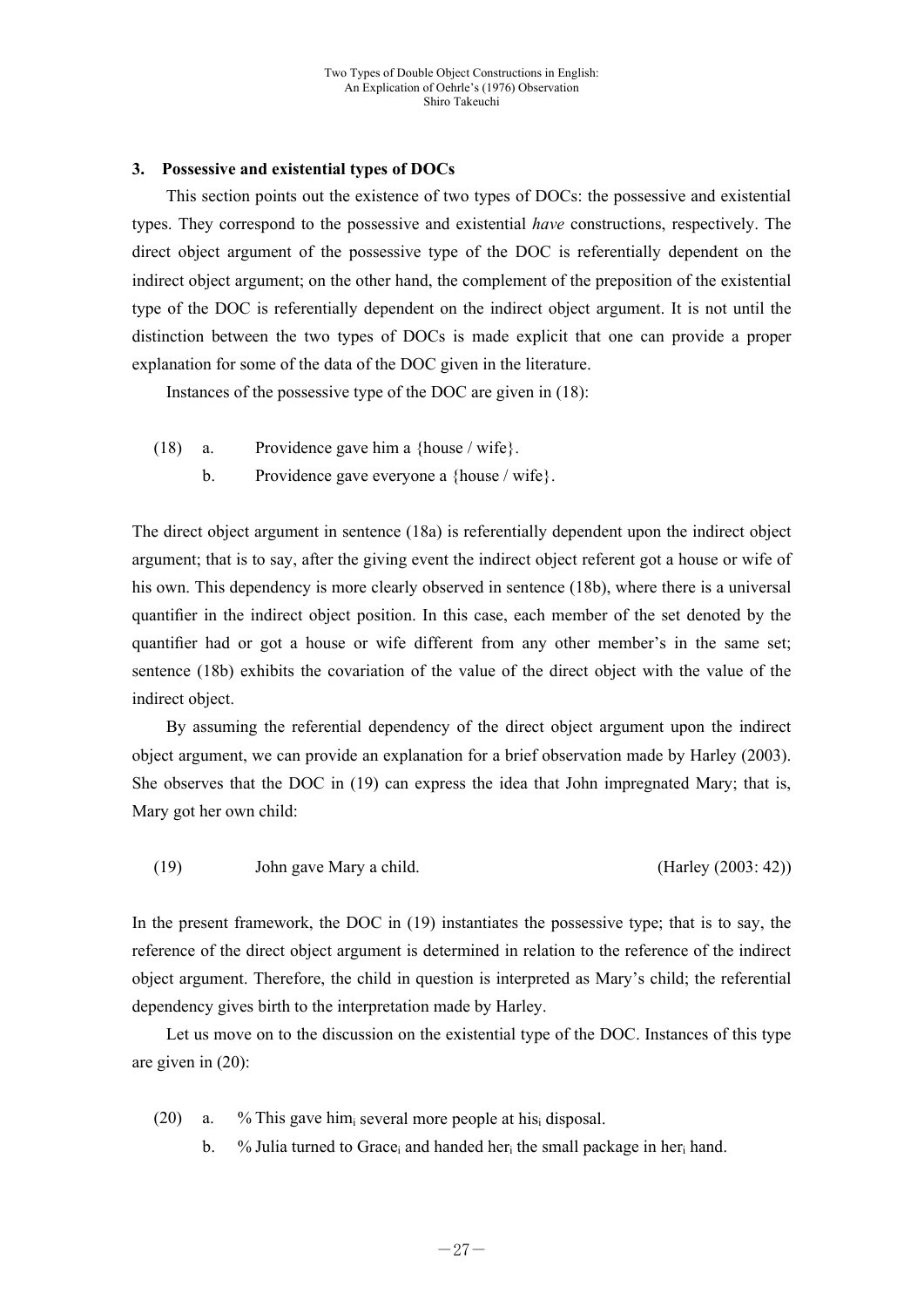(*The Courtship of the Vicar's Daughter*)

c. % They handed her<sub>i</sub> the paper in her<sub>i</sub> hand. She<sub>i</sub> was so amazed. (*Short Stories for the Young and Old at Heart*)

This type demonstrates the referential dependency of an element within the complement of the preposition upon the indirect object argument. Consider (21):

- (21) a. \* This gave **him** several more people at **her** disposal.
	- b.  $*$  Julia turned to Grace<sub>i</sub> and handed **her**<sub>i</sub> the small package in **his** hand.
	- c. \* They handed **her** the paper in **his** hand.

As illustrated in (20) and (21), the pronouns in the PPs must refer back to the referents of the indirect objects; in (20), the pronouns *his* and *her* in the PPs function as formal bound variables.

 The referential dependency in the existential type of the DOC is more clearly observed in sentence (22), with a universal quantifier in the indirect object position:

(22)  $\%$  This gave everyone<sub>i</sub> Colin Powell at his<sub>i</sub> disposal.

In this case, the person named Colin Powell was available to each member of the set denoted by the quantifier. The value of the complement of the preposition covaries with the value of the indirect object; the pronoun *his* in the PP in (22) as well functions as a formal bound variable.

 The possessive type of the DOC is the DOC counterpart of the possessive *have* construction; the existential type is the DOC counterpart of the existential *have* construction. This classification is supported by the following data:

- (23) a. \* Providence gave them a daughter for the day.
	- b.  $*$  Mary<sub>i</sub>'s long prayers gave her<sub>i</sub> a child for the weekend.

As is the relation between the subject and object arguments of the possessive *have* construction, the relation between the indirect object and direct object arguments of the possessive type of the DOC is rather atemporal. This is illustrated by the sentences in (23), where expressions delimiting the relation such as *for the day* and *for the weekend* cannot occur.

 As is the relation between the subject and the situation denoted by the elements following *have* in the existential *have* construction, the existential type of the DOC expresses a spatio-temporally limited relation between the indirect object and the situation denoted by the elements following it. This is confirmed by the fact that the relation can easily be bounded by expressions denoting limited duration. Consider (24):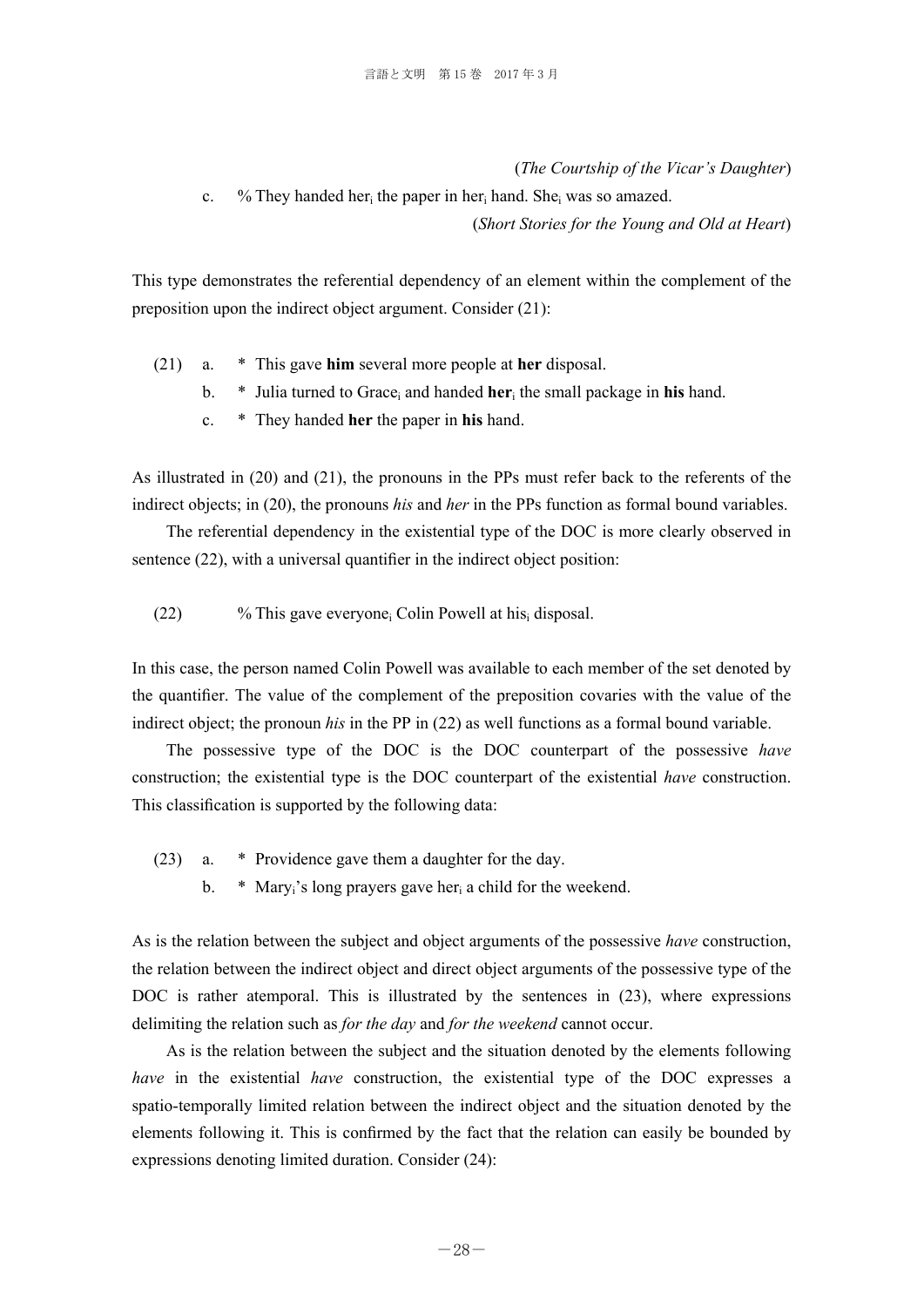(24)  $\%$  This gave Mike<sub>i</sub> several more people at his<sub>i</sub> disposal for the weekend.

Expressions such as *for the weekend* can co-occur with this type of the DOC. Sentence (24) involves a situation where Mike came to be able to use a certain number of people for certain purposes because of the subject referent, and the situation is temporal and can thus easily be bounded.

The following kinds of data presented in the literature also instantiate the existential type:

| (25) | a.          | I gave Ted my keys until tomorrow.                             | $(=(5a))$            |  |  |
|------|-------------|----------------------------------------------------------------|----------------------|--|--|
|      | $b_{1}$     | I gave John my bicycle for the afternoon.                      | $(=(5b))$            |  |  |
|      | $c_{\cdot}$ | Mary gave Bill the car until 3 o'clock (earlier this morning). |                      |  |  |
|      |             |                                                                | (Harley (2011: 444)) |  |  |

The PPs of the sentences in (25) are not realized in surface structure. Sentence (25a) denotes a situation where the person named Ted came to be able to use keys belonging to the subject referent until the following day; sentence (25b) refers to a situation where the person named John came to be able to use speaker's bike freely; sentence (25c) denotes a situation where the person named Bill came to be able to use the car in question until three o'clock because of the subject referent. The sentences in (25) all express situations that can be bounded, namely, the situations of an item or items belonging to the subject referent being available for another person to employ.

 In cases like (25), it may be the case that the concept expressible by expressions like *at one's disposal* does not appear for contextual reasons. The PP of the existential type of the DOC may not be realized in surface structure, as is the case with the existential *have* construction exemplified in (26):

 (26) A: Hey, something's tickling my nose – do I have something **up my nose? B:** You have a fly, believe it or not.  $(=(16))$ 

The PP of the *have* sentence uttered by Speaker B in (26) is introduced in the previous sentence uttered by Speaker A and thus is omitted in sentence  $B<sup>6</sup>$ .

-

<sup>&</sup>lt;sup>6</sup> I leave for future research the clarification of the exact nature of the non-realization of the PP of the existential type of the DOC.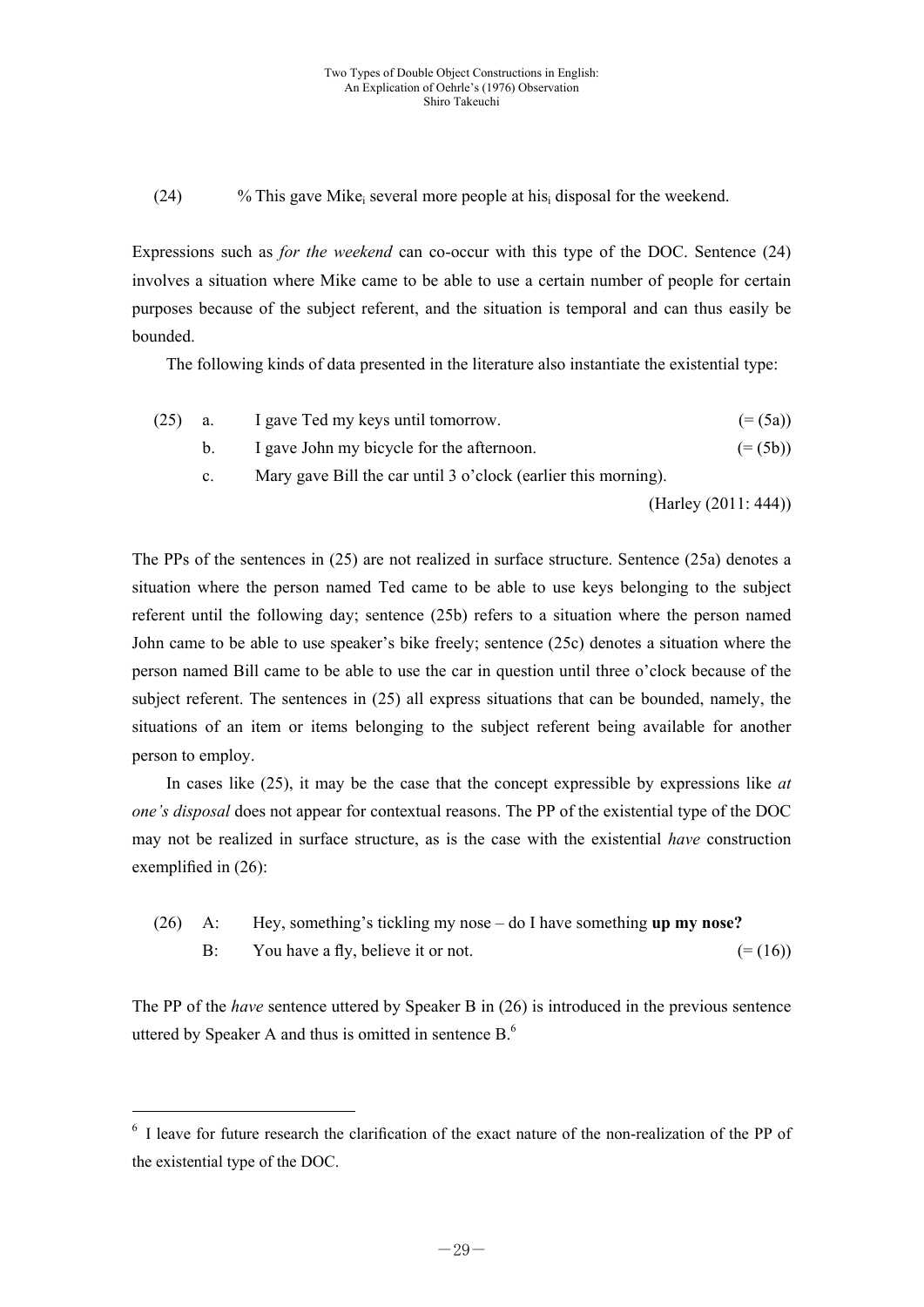Now that we have argued for the existence of the two distinct types of DOCs, we can finally provide an explanation for the two interpretations of one instance of the DOC given by Oehrle (1976). Consider (6) again, repeated here as (27):

- (27) a. Nixon gave Mailer a book.
	- b. On reading (i), [27a] asserts that the ownership of the book passed from Nixon to Mailer; on reading (ii), [27a] is compatible with **a situation in which Nixon merely handed the book to Mailer, and questions of ownership are simply irrelevant**.

Reading (i) instantiates the possessive type of the DOC, while reading (ii) instantiates the existential type, whose PP is not realized. Sentence (27a) on reading (ii) describes a situation where Nixon having handed the book to Mailer resulted in the book being available to Mailer for a certain amount of time. The two types can be disambiguated by the appearance of expressions like *until tomorrow*. Observe (28):

(28) Nixon gave Mailer a book until tomorrow.

The sentence in (28) can only instantiate reading (ii), that is, the existential type.

 Sentence (29) will be another example of the existential type of the DOC whose PP is not realized in surface structure:

(29) Give me the salt, please.

Sentence (29) is an imperative sentence and can be uttered in a situation where the speaker wants the hearer to hand her the salt that is situated near the hearer. Since it is contextually evident, it will not be necessary in this case for the PP to be explicitly uttered. In imperatives sentences like (29) can occur expressions denoting limited duration. Consider (30):

(30) Give me the car for the weekend.

The implication would be that the car in question will be given back to its owner after the weekend.

## **4. Conclusion**

This paper has argued for the existence of the two distinct types of double object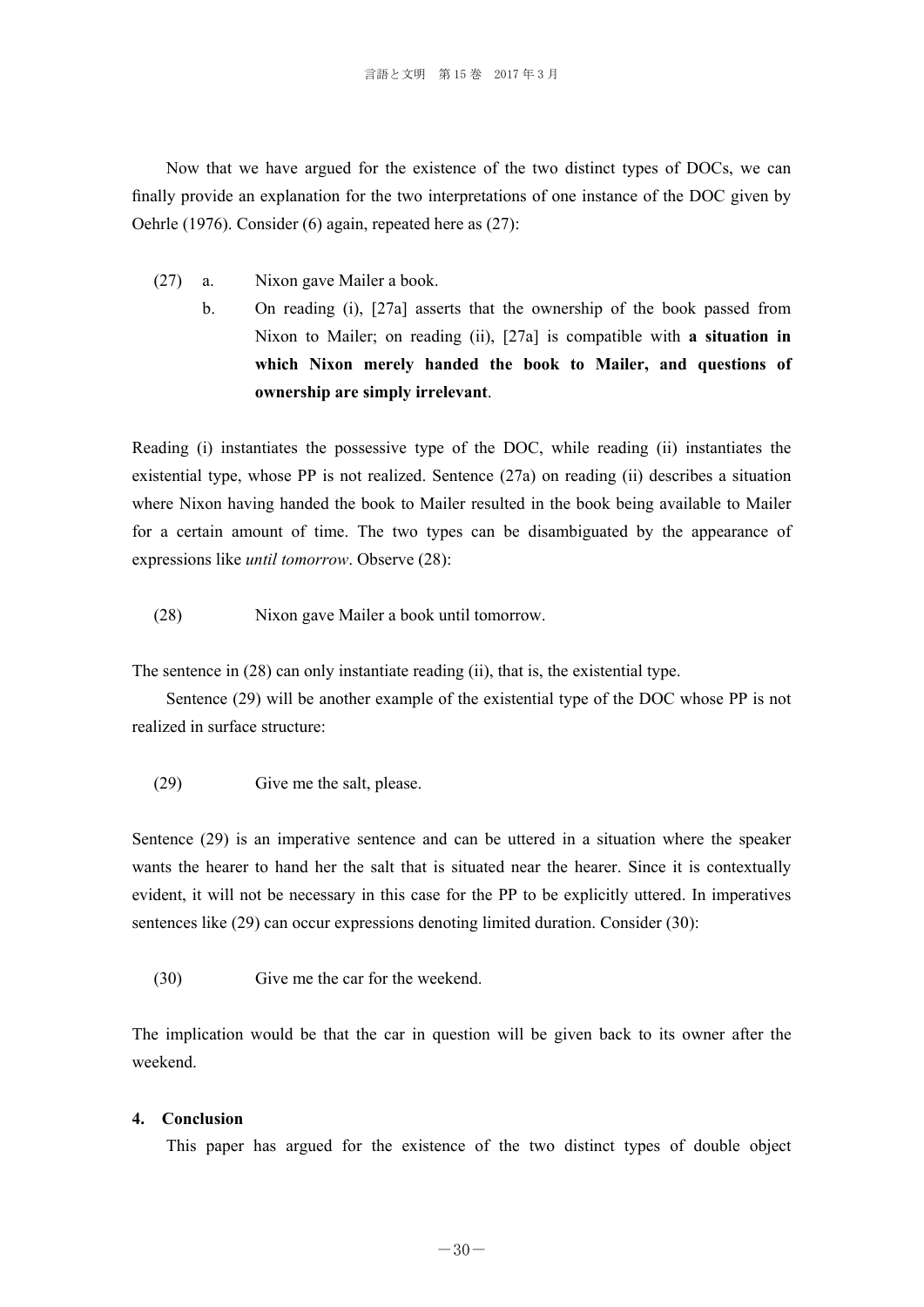constructions (DOCs): the possessive type and the existential type. The former corresponds to the possessive *have* construction, and the latter to the existential *have* construction. I have revealed that some examples of the DOC given in the literature in fact instantiate the existential type. This distinction must be taken into account regardless of the difference in theoretical framework in which the DOC is investigated.

 Let me add, lastly, another possible example of the existential type of the DOC, which seems to be included in (31) (the bold part):

 (31) Although theoreticians at first felt rather uncomfortable with renormalization theory they began to accept it since **it gave them a tool at hand** by which they could make numerical predictions that were in astonishing agreement with experiment. (*Quantum Field Theory: Competitive Models*, bold mine)

In this case, the PP is realized as the expression *at hand*.

## **Acknowledgements**

 This paper is based on my doctoral dissertation submitted to the University of Tsukuba. I would like to thank my dissertation committee members: Yukio Hirose, Nobuhiro Kaga, Toshiaki Oya, Masaharu Shimada, and Naoaki Wada. Many thanks also go to Paul Chris McVay, Jennifer Sinclair, Kevin Paul Hemphill, Nicholas Wood, Ryan Pain, and Alex Cameron for kindly acting as informants. I am also grateful to two reviewers for suggestions.

## **References**

Beck, Sigrid and Kyle Johnson (2004) "Double Objects Again," *Linguistic Inquiry* 35, 97-123.

- Costa, Rachel M. B. (1974) *A Generative Semantic Study of the Verb* Have, Doctoral dissertation, University of Michigan.
- Goldberg, Adele E. (1992) "The Inherent Semantics of Argument Structure: The Case of the English Ditransitive Construction," *Cognitive Linguistics* 3, 37-74.

Goldberg, Adele E. (1995) *Constructions*, University of Chicago Press, Chicago.

- Green, Georgia M. (1974) *Semantics and Syntactic Regularity*, Indiana University Press, Bloomington.
- Guéron, Jacqueline (2003) "Inalienable Possession and the Interpretation of Determiners," *From NP to DP, Volume 2: The Expression of Possession in Noun Phrases*, ed. by Martine Coene and Yves D'hulst, 189-220, John Benjamins, Amsterdam/Philadelphia.
- Harley, Heidi (1998) "You're Having Me On! Aspects of *Have*," *La Grammaire de la Possession* (The Grammar of Possession), ed. by Jacqueline Guéron and Anne